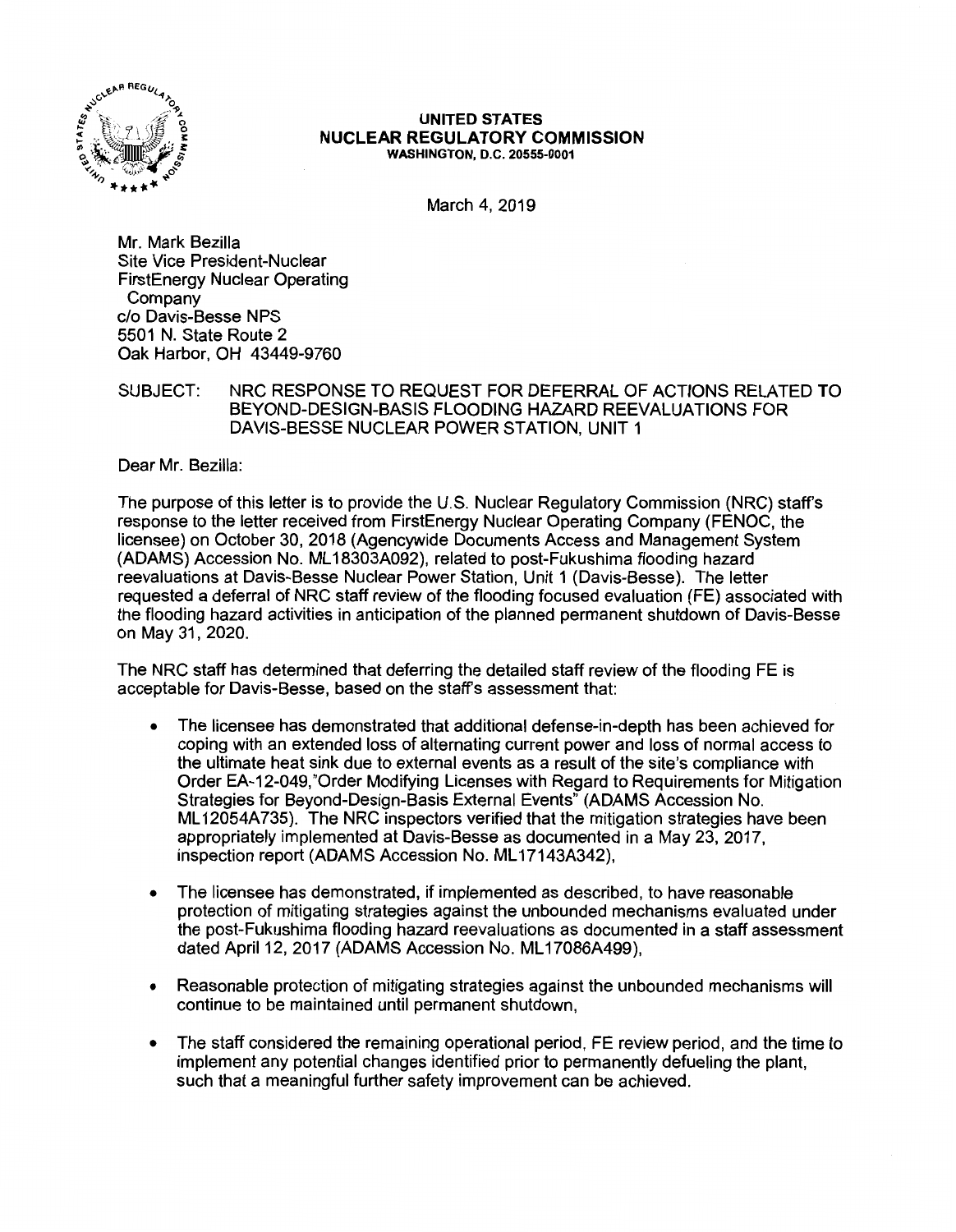Based on the evaluation found in the Enclosure to this letter, and after consultation with the Director of the NRC's Office of Nuclear Reactor Regulation, the NRC staff concludes that the NRC staff's review of the Davis-Besse flooding FE and the remaining activities associated with the March 12, 2012, request for information under Title 10 of the Code of Federal Regulations, Section 50.54(f) are considered deferred until May 31, 2020. If Davis-Besse does permanently cease operations on or before this date, and should FENOC determine that the remaining 50.54(f) letter activities are no longer necessary based on the shutdown conditions of the plant, the staff expects that FENOC would document such a request in a letter, with the appropriate basis supporting the request, prior to May 31, 2020. Alternatively, if Davis-Besse does not permanently cease operations by May 31, 2020, the staff also expects that FENOC would document such a decision in a timely letter prior to this date accompanied by a request for NRC to complete its review of the remaining 50.54(f) letter activities.

If you have any questions, pJease contact Juan Uribe, Project Manager, at (301) 415-3809 or via e-mail at Juan.Uribe@nrc.gov.

Sincerely,

Prince Lund

Louise Lund, Director Division of Licensing Projects Office of Nuclear Reactor Regulation

Docket No. 50-346

Enclosure: Evaluation of Davis-Besse's Flooding Deferral Request

cc w/encl: Distribution via Listserv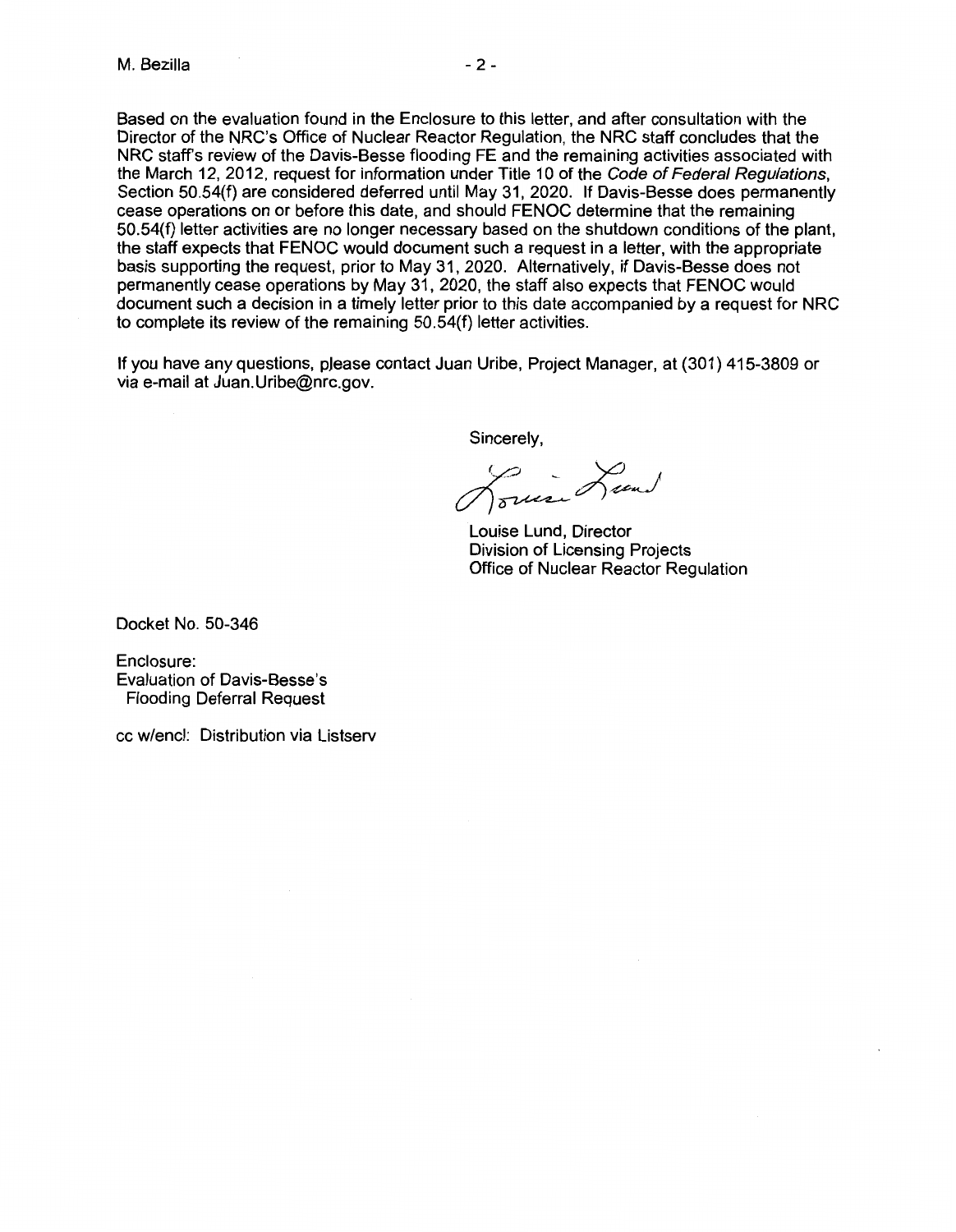## NRC RESPONSE TO REQUEST FOR DEFERRAL OF ACTIONS RELATED TO

#### BEYOND-DESIGN-BASIS FLOODING HAZARD REEVALUATIONS

## FOR DAVIS-BESSE NUCLEAR POWER STATION, UNIT 1

#### 1. INTRODUCTION

By letter dated March 12, 2012, the U.S. Nuclear Regulatory Commission (NRC) issued a request for information under Title 10 of the Code of Federal Regulations, Section 50.54(f) (hereafter referred to as the 50.54(f) letter), to all nuclear power reactor licensees and construction permit holders in response to lessons learned from the March 2011 accident at Japan's Fukushima Dai-ichi nuclear power plant (Agencywide Documents Access and Management System (ADAMS) Accession No. ML12053A340). Enclosure 2 of the 50.54(f) letter requested that licensees perform flooding hazard reevaluations using present-day methodologies and guidance, and then assess the impact of the reevaluated hazards on the plant.

By letters dated September 1, 2015 (ADAMS Accession No. ML 1517 4A257), "Coordination of Requests for Information Regarding Flooding Hazard Reevaluations and Mitigating Strategies for Beyond-Design-Basis External Events", and September 21, 2016 (ADAMS Accession No. ML 16237A108), "Regulatory Decision-Making for Reevaluated Flooding and Seismic Hazards for Operating Nuclear Power Plants", the NRC described changes in the regulatory process to address the flooding reevaluated hazards using a graded approach commensurate with the safety significance of the reevaluated flooding hazard at each site (e.g., focused evaluations and revised integrated assessments), and its plan for completing and closing actions, which included guidance on further regulatory decision for sites submitting a revised integrated assessment. The NRC staff would then review the completed responses to these assessments in order to determine if there is a need for any additional regulatory actions, such as a plant-specific backfit.

Concurrent with the reevaluation of flooding hazards, licensees were required to develop and implement mitigating strategies under NRC Order EA-12-049, "Order Modifying Licenses with Regard to Requirements for Mitigation Strategies for Beyond-Design-Basis External Events" (ADAMS Accession No. ML 12054A735). In order to proceed with the implementation of Order EA-12-049, licensees used the current design basis flood and seismic hazard or the most recent flood and seismic hazard information, which may not be based on present-day methodologies and guidance, in developing their mitigation strategies.

#### 2. BACKGROUND

As part of the flooding hazard reevaluation process described in the 50.54(f) letter, Davis-Besse submitted a Flooding Walkdown Report by letter dated November 27, 2012 (ADAMS Accession No. ML 13008A029), as supplemented by letter dated January 30, 2014 (ADAMS Accession No. ML 14030A559). The flooding walkdowns were intended to identify and address degraded, nonconforming, or unanalyzed conditions through the corrective action program, and to verify the adequacy of the monitoring and maintenance procedures. By letter dated June 30, 2014 (ADAMS Accession No. ML 14141A525), the NRC staff documented its review of the Flooding Walkdown Report and concluded that the licensee, through the implementation of the walkdown guidance activities, and in accordance with plant processes and procedures, verified the plant configuration with the current flooding licensing basis; addressed degraded, nonconforming, or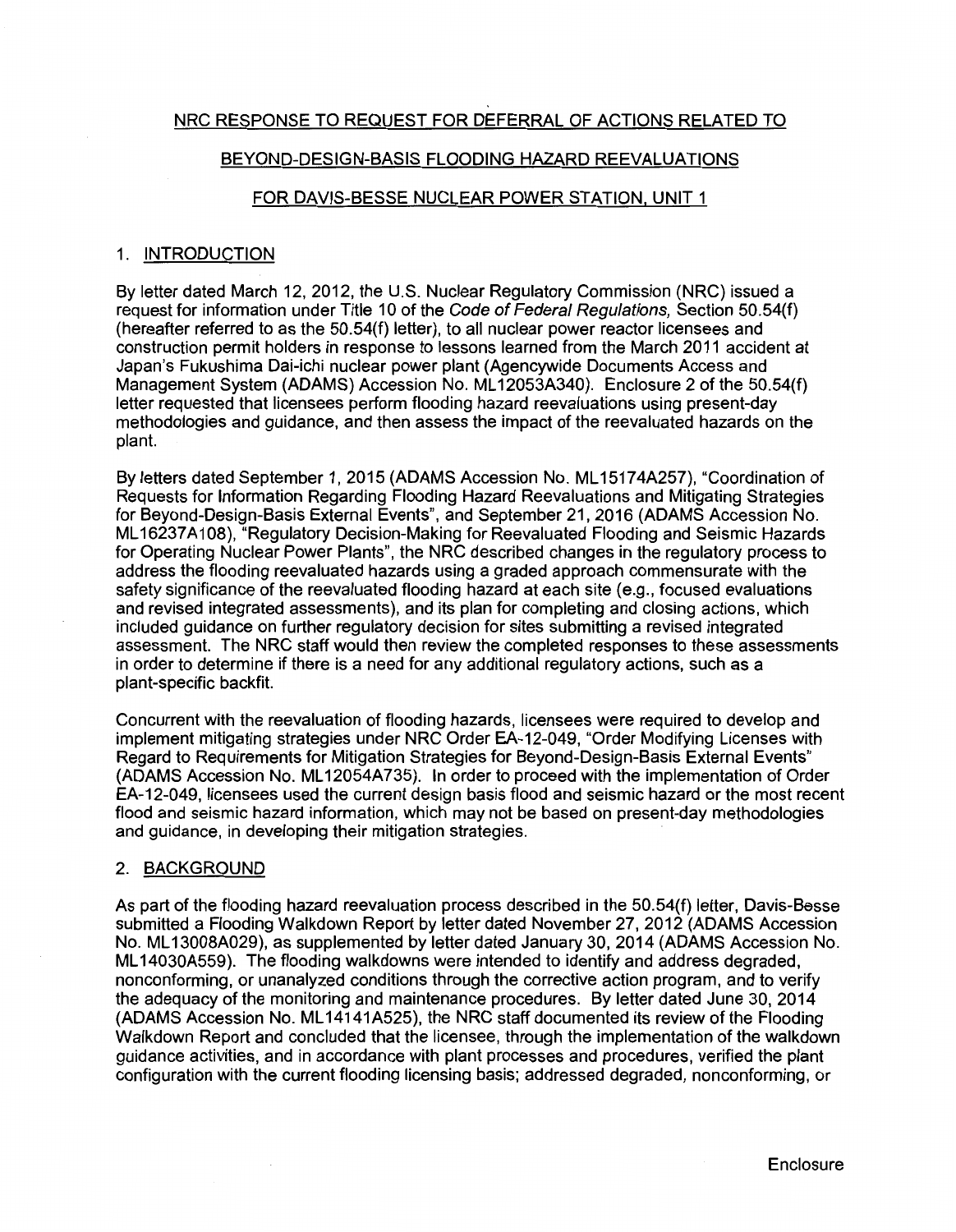unanalyzed flooding conditions; and verified the adequacy of monitoring and maintenance programs for protective features.

Also, as part of the flooding hazard reevaluation process described in the 50.54(f) letter, Davis-Besse submitted its flood hazard reevaluation report (FHRR) by letter dated March 11, 2014 (ADAMS Accession No. ML14070A108). As part of its FHRR, FENOC provided interim actions at Davis-Besse which essentially relied on existing plant procedures and advanced warning time to address the unbounded hazards until a more detailed site-response analysis was performed. The NRC staff performed an inspection at Davis-Besse following NRC Temporary Instruction (Tl) 2515/190, "Inspection of the Licensee's Proposed Interim Actions as a Result of the Near-Term Task Force Recommendation 2.1 Flooding Reevaluation," and documented its results by letter dated January 28, 2015 (ADAMS Accession No. ML 15028A034), "Davis-Besse Nuclear Power Station NRC Integrated Inspection Report 050000346/2014005". No findings were identified in this report.

The NRC staff provided a summary of its review of the FHRR via an Interim Staff Response (ISR) letter issued September 3, 2015 (ADAMS Accession No. ML 152398210). For Davis-Besse, the flood-causing mechanisms considered to exceed the current design-basis were local intense precipitation (LIP) and probable maximum storm surge (PMSS). The NRC's letter also concluded that the licensee's reevaluated flood hazard information is suitable for assessment of mitigating strategies developed in response to Order EA-12-049 and for completion of the other flooding assessments being performed as part of the 50.54(f) letter.

By letter dated December 12, 2016 (ADAMS Accession No. ML 16348A010), FENOC submitted the Mitigation Strategies Assessment (MSA) for Davis-Besse. By letter dated April 12, 2017 (ADAMS Accession No. ML 17086A499), the NRC staff issued a staff assessment to the MSA and concluded that the licensee has demonstrated that the mitigation strategies under Order EA-12-049 appear to be reasonably protected from the unbounded reevaluated flood hazards conditions, as described in the ISR letter.

The focused evaluation (FE) for Davis-Besse was submitted by letter dated July 11, 2017 (ADAMS Accession No. ML 17192A069). By letter dated April 2, 2018 (ADAMS Accession No. ML 18094A661 ), the licensee notified the NRC that it had filed a voluntary petition for bankruptcy relief under Chapter 11 of Title 11 of the United States Code in the U.S Bankruptcy Court, Northern District of Ohio. Consistent with 10 CFR 50.82 (a)(1 ), FENOC notified the NRC by letter dated April 25, 2018 (ADAMS Accession No. ML18115A007), that it planned to permanently cease operations at Davis-Besse by May 31, 2020.

During the course of the NRC staff's review, FENOC submitted the October 30, 2018 (ADAMS Accession No. ML 18303A092), letter, requesting a deferral of the staff's review of the flooding FE documented in the licensee's July 11, 2017, letter, in anticipation of the planned permanent shutdown of Davis-Besse in 2020.

## 3. EVALUATION

In its October 30, 2018, letter, the licensee requested deferral of the remaining 50.54(f) letter activities related to the reevaluation of flooding hazards and stated that based on the planned shutdown on May 31, 2020, there is insufficient time for the FE review effort to result in any appreciable safety benefit at the site, given that:

• The results of the unbounded reevaluated flood mechanisms (LIP and PMSS) do not impact key structures, systems, or components (SSCs) or challenge key safety functions (KSF),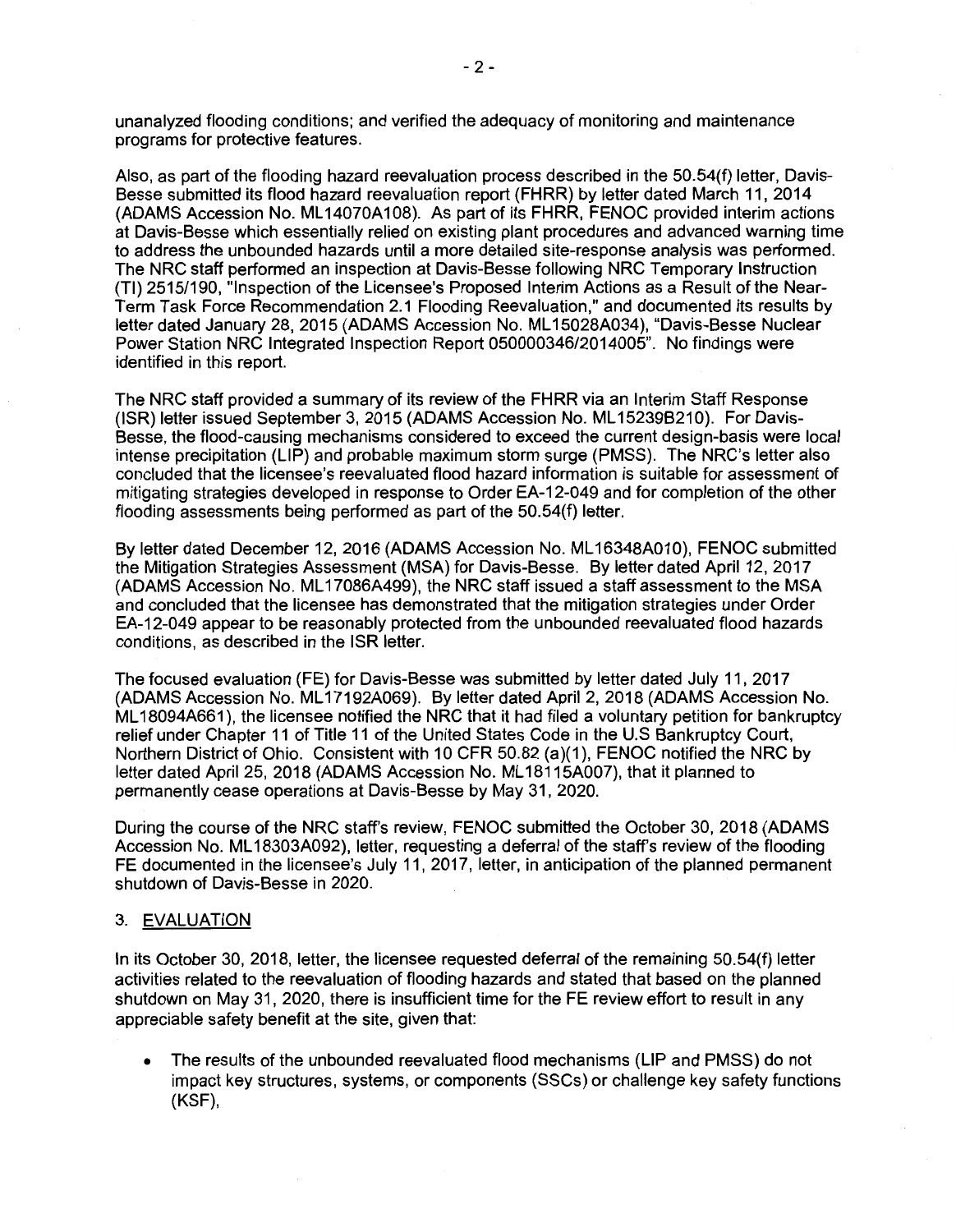- The time required for NRC's FE review and determination if additional information or actions are needed from FENOC,
- The time for the plant to evaluate, provide, and implement any actions following its review, and
- The availability of mitigation strategies against the reevaluated LIP and PMSS, based on changes implemented at the site as a result of the MSA.

#### Deferral of Flooding Activities

As described in the ISR letter dated September 3, 2015 (ADAMS Accession No. ML 152396210), the flood-causing mechanisms considered to exceed the current design basis at Davis-Besse were LIP and PMSS. These mechanisms were evaluated by FENOC in the FE and partially reviewed by the NRC staff. The purpose of the FE is to demonstrate the plant's ability to cope with the reevaluated hazards and to identify if further safety enhancements (beyond the sites current protection and mitigation capabilities) are needed. The licensee performed the FE in accordance with Nuclear Energy Institute (NEI) 16-05, Revision 1, "External Flooding Assessment Guidelines," (ADAMS Accession No. ML 16165A178), which has been endorsed by the NRC.

Following the guidance in NEI 16-05, FENOC evaluated both mechanisms by first refining the unbounded flood hazards by revisiting the original assumptions, methods and inputs used in the development of the hazards in order to yield a more realistic, yet still bounding flood scenario. Subsequently, FENOC demonstrated effective flood protection against both flood hazard mechanisms. In the case of the PMSS, due to the existing site topography; and in the case of LIP, due to no impact of any SSCs that provide a KSFs. The three KSFs that are the focus of the staff's review are containment integrity, core-cooling, and spent fuel pool cooling.

For the unrefined LIP hazard (described in the ISR letter), the maximum reevaluated-flood stillwater elevation at the turbine building, intake structure, and auxiliary buildings is 585.5 feet (ft.), 585.5 ft., and 585.4 ft., respectively. The NRC staff also confirmed that waves and runup at these locations are minimal due to physical and spatial considerations, and therefore are considered negligible.

The staff notes that NEI 16-05 also describes guidance in which licensees may assess the impacts of LIP and demonstrate a feasible flood response in lieu of demonstrating effective flood protection. The process is intended to utilize NEI 12-06, Revision 2, "Diverse and Flexible Coping Strategies (FLEX) Implementation Guide," where a process for determining the feasibility of carrying out a response strategy has already been implemented for FLEX strategies. By letter dated April 12, 2017, the NRC staff concluded in the MSA staff assessment that FENOC had demonstrated that the mitigation strategies available at the site (using the unrefined, higher hazard reviewed by the NRC staff as described in the ISR letter) appear to be reasonably protected from the unbounded reevaluated flood hazards conditions. Furthermore, FENOC stated in the deferral letter that NORM-LP-7203 "Davis-Besse FLEX Final Integrated Plan; Rev O," and applicable emergency plan off-normal occurrence procedures (RA-EP-02810, "Tornado or High Winds," and RA-EP-02830, "Flooding") have been updated to incorporate the established trigger points. Based on the implementation of these changes, receiving a flood alert or high wind flood alert at the site will require immediate action in order to ensure that the FLEX "N+1" equipment is relocated within 2 hours of receipt of the notification. This results in adequate time for equipment to be staged prior to the potential flooding of the deployment path.

By letter dated May 23, 2017 (ADAMS Accession No. ML 17143A342), the NRC staff issued inspection report 05000346/2017008 documenting the completion of Davis-Besse's FLEX strategies inspection performed on May 17, 2017, consistent with Temporary Instruction (Tl)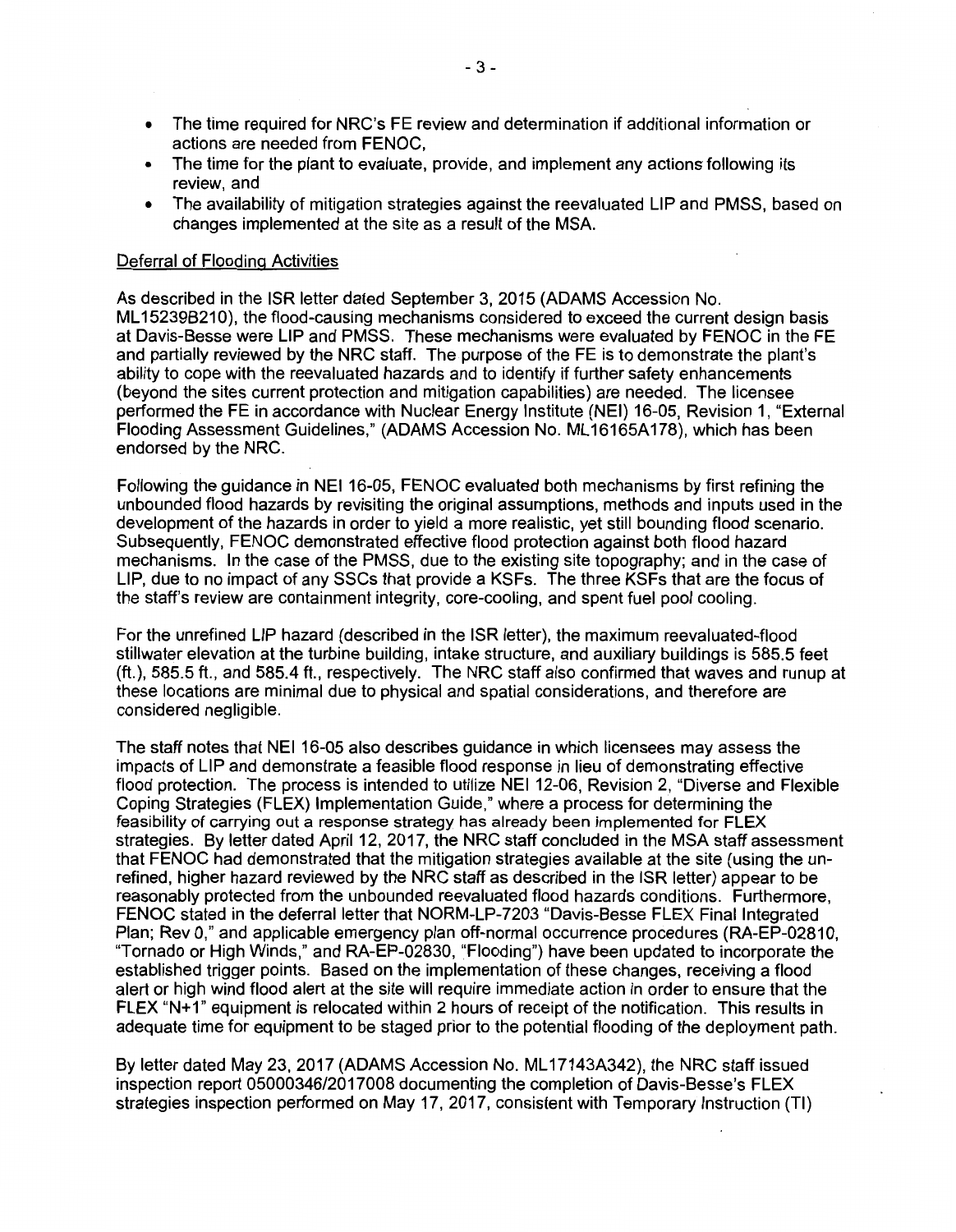2515/Tl-191 "Inspection of the Implementation of Mitigation Strategies and Spent Fuel Pool Instrumentation Orders and Emergency Preparedness Communication/Staffing/Multi-Unit Dose Assessment Plans". The purpose of Tl-191 was to allow inspectors to verify that plans for complying with NRC Orders EA-12-049 (mitigation strategies for beyond-design-basis external events) and EA-12-051 (spent fuel pool instrumentation) were in place and being implemented by the licensee. The purpose of this inspection was not to verify implementation of changes to address the reevaluated hazards; however, the inspectors did review several procedures that are also relevant to the MSA review such as NORM-LP-7203. No findings were identified with NORM-LP-7203.

During the review of deferral letter request, the NRC staff also requested that NORM-LP-7203, RA-EP-02810, and RA-EP-02830 be placed in an electronic reading room in order to allow the staff to confirm the implementation of the established trigger points. This was requested consistent with the audit plan issued by letter dated July 18, 2017 (ADAMS Accession No. ML 17192A452). The NRC staff notes that FLEX equipment is classified in two categories. The first category is FLEX "N" equipment, which is equipment that is protected from all beyond design-basis external event (BDBEE) hazards and is the primary FLEX response equipment, and the second category is FLEX "N+1" equipment, which is equipment that may not be protected from all BDBEE hazards and is used as an alternate to FLEX "N" equipment.

The NRC staff confirmed that trigger points have been established in these procedures such that upon receipt of a flood alert or high wind flood alert, the site is expected to take immediate action in order to ensure that the FLEX "N+1" equipment is relocated within 2 hours of receipt of the notification, thus providing adequate time for equipment to be staged prior to flooding of the deployment path. No FLEX "N" equipment was impacted because the emergency feedwater facility and the auxiliary building, which house this equipment, are not impacted by LIP.

For the unrefined PMSS hazard (described in the ISR letter}, the maximum reevaluated-flood stillwater elevation is 585.8 ft. With the addition of waves and runup, the hazard elevation is 585.9 ft. In its MSA submittal, the licensee stated that flooding levels impact critical station doors above 585 ft for a period of 2.5 hours. The licensee also stated that FLEX equipment has sufficient margin such that Phase 1 and 2 strategies, as well as all FLEX "N" equipment are not challenged by a reevaluated PMSS hazard event. Similar to a LIP event, the main reason for the availability of all FLEX "N" equipment is that the emergency feedwater facility and the auxiliary building, which house the equipment, are not impacted by PMSS. However, the evaluation determined that the Phase 3 strategy staging areas and the FLEX "N+1" deployment path were impacted. As a result, minor modifications to the FLEX strategy were determined to be required.

As part of its MSA review, the NRC staff requested additional information about the alternate staging areas selected by FENOC to be used for Phase 3 equipment under a reevaluated flood event. Specifically, the NRC staff requested FENOC to provide additional information related to spatial location(s), elevations, diagrams, and/or calculations that could support the statements contained in the MSA. In its response (included as part of FENOC document NORM-LP-7221 ), an updated plant layout that included spatial locations of the alternate staging areas was provided. In summary, alternate staging area location 1 is located northwest of the switchyard and southwest of the cooling tower, alternate staging area 2 is located northeast of the auxiliary building and north of the intake structure, and alternate staging area location 3 is located south of the switchyard, to the east of the main parking lot. For PMSS, alternate staging area 1 is expected to be flooded and not available; however, areas 2 and 3 are considered to be essentially dry" as part of the evaluation. With regards to the establishment of trigger points, the licensee stated in the deferral request letter that site procedures NORM-LP-7203, RA-EP-02810, and RA-EP-02830 were updated to incorporate the established trigger points. As a result of these revisions, receiving a flood alert or high wind flood alert require the site to take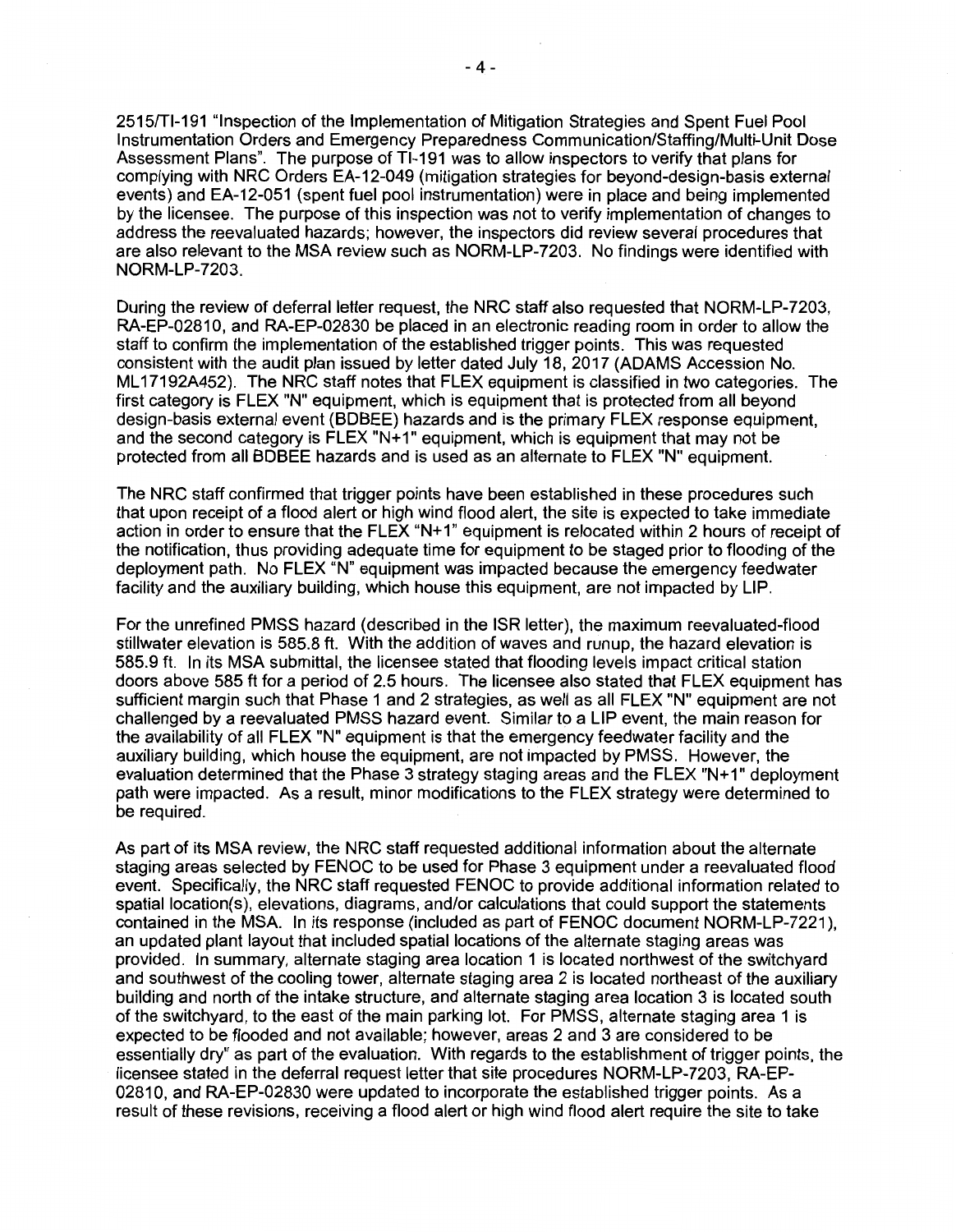immediate action in order to ensure that the FLEX "N+1" equipment is relocated within 2 hours of receipt of the notification, thus providing adequate time for equipment to be staged prior to flooding of the deployment path.

The NRC staff was able to confirm that trigger points have been established in these procedures such that upon receipt of a flood alert or high wind flood alert, FLEX "N+1" equipment is relocated within 2 hours, thus providing adequate time for equipment to be staged prior to flooding of the deployment path. No FLEX "N" equipment was impacted because the emergency feedwater facility and the auxiliary building, which house this equipment, are not impacted by PMSS.

## 4. CONCLUSION

The NRC staff has completed its review of the October 30, 2018, deferral request letter for Davis-Besse. The staff did not complete a review of the refined hazards presented by FENOC in the FE for Davis-Besse, and thus relies on the flood hazards described in the ISR letter and evaluated in the MSA to reach its determination. The staff has evaluated the licensee's request and considered the following factors in its evaluation:

- A flooding walkdown that verified the plant's configuration with the current flooding licensing basis; addressed degraded, nonconforming, or unanalyzed flooding conditions; and verified the adequacy of monitoring and maintenance programs for protective features has been completed. The licensee's walkdowns, as verified by staff inspection, identified no immediate safety concerns.
- Additional defense-in-depth has been achieved for coping with an extended loss of alternating current power and loss of normal access to the ultimate heat sink due to external events, including those caused by flooding events, as a result of Davis-Besse's compliance with Order EA-12-049. The NRC inspectors verified that the mitigation strategies have been appropriately implemented at Davis-Besse.
- FENOC has addressed the reevaluated flooding hazards within their mitigating strategies for beyond-design-basis external events, and has implemented the necessary changes at the site that would reasonably ensure that the defense-in-depth capabilities are available, if needed. The NRC staff expects that FENOC will maintain the commitment to have mitigating strategies against the beyond-design-basis external events until May 31, 2020, as described in the deferral letter.

In addition to the above, the NRC staff also considered the infrequent nature of the reevaluated hazard events, and the limited period of operation remaining for Davis-Besse. As a result, the NRC staff concludes that the licensee has provided sufficient information to ensure that public health and safety are maintained throughout the deferral period for Davis-Besse without the need for the completion of the FE review during that time. Furthermore, the NRC staff also concludes that FENOC's proposal to defer the remaining activities associated with the March 12, 2012, 50.54(f) letter is acceptable and are considered deferred until May 31, 2020.

If Davis-Besse does permanently cease operations on or before this date, and should FENOC determine that the remaining 50.54(f) letter activities are no longer necessary based on the shutdown conditions of the plant, the staff expects that FENOC would document such a request in a letter prior to May 31, 2020. Alternatively, if Davis-Besse does not permanently cease operations by May 31, 2020, the staff also expects that FENOC would document such a decision in a timely letter prior to this date accompanied by a request for NRC to complete its review of the remaining 50.54(f) letter activities.